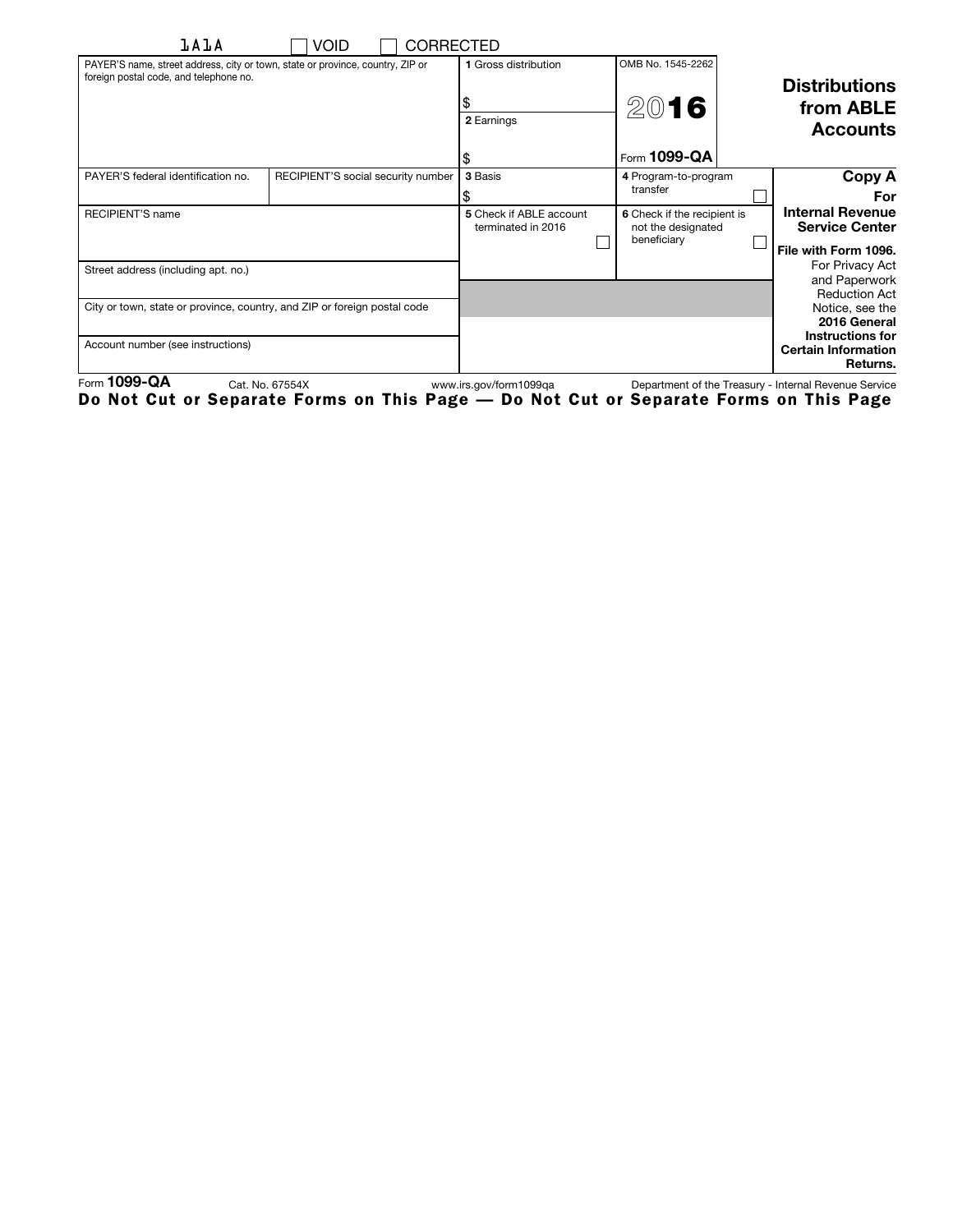|                                                                                                                          |                                    | CORRECTED (if checked)                           |                                                                                 |  |                                                                                                                                                       |
|--------------------------------------------------------------------------------------------------------------------------|------------------------------------|--------------------------------------------------|---------------------------------------------------------------------------------|--|-------------------------------------------------------------------------------------------------------------------------------------------------------|
| PAYER'S name, street address, city or town, state or province, country, ZIP or<br>foreign postal code, and telephone no. |                                    | 1 Gross distribution<br>2 Earnings               | OMB No. 1545-2262<br>2016                                                       |  | <b>Distributions</b><br>from ABLE<br><b>Accounts</b>                                                                                                  |
|                                                                                                                          |                                    |                                                  | Form 1099-QA                                                                    |  |                                                                                                                                                       |
| PAYER'S federal identification no.                                                                                       | RECIPIENT'S social security number | 3 Basis                                          | 4 Program-to-program<br>transfer                                                |  | Copy B<br><b>For Recipient</b>                                                                                                                        |
| <b>RECIPIENT'S name</b><br>Street address (including apt. no.)                                                           |                                    | 5 If checked, ABLE account<br>terminated in 2016 | 6 If this box is checked, the<br>recipient is not the<br>designated beneficiary |  | This is important tax<br>information and is<br>being furnished to the<br><b>Internal Revenue</b><br>Service. If you are<br>required to file a return, |
| City or town, state or province, country, and ZIP or foreign postal code                                                 |                                    |                                                  |                                                                                 |  | a negligence penalty or<br>other sanction may be<br>imposed on you if this<br>income is taxable and<br>the IRS determines that                        |
| Account number (see instructions)                                                                                        |                                    |                                                  |                                                                                 |  | it has not been<br>reported.                                                                                                                          |
| Form $1099 - QA$                                                                                                         | (keep for your records)            | www.irs.gov/form1099ga                           |                                                                                 |  | Department of the Treasury - Internal Revenue Service                                                                                                 |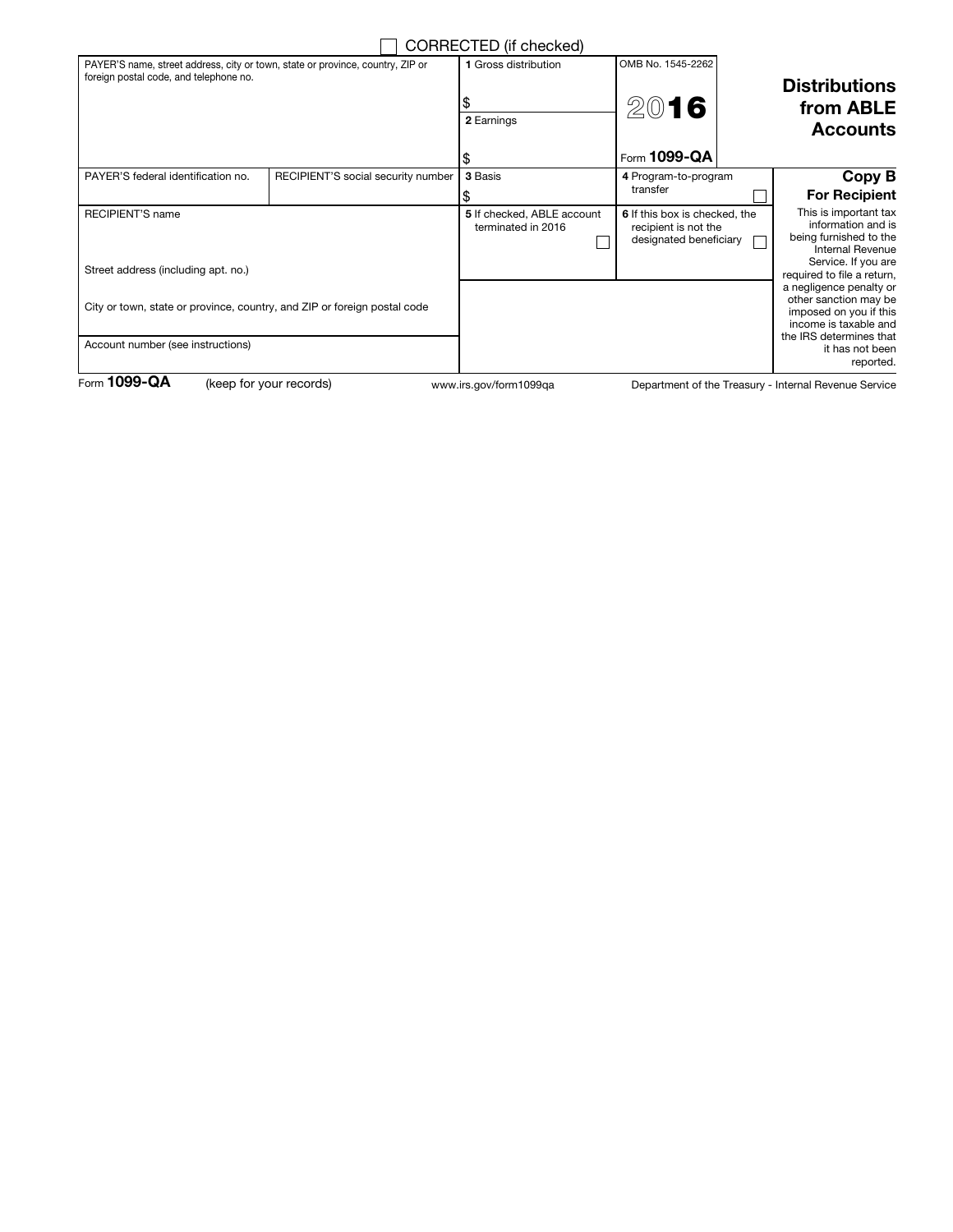## Instructions for Recipient

Recipient's taxpayer identification number. For your protection, this form may show only the last four digits of your SSN, ITIN, or ATIN. However, the payer has reported your complete identification number to the IRS.

Account number. May show an account or other unique number the payer has assigned to distinguish your account.

Box 1. Shows the gross distribution paid to you this year from an Achieving a Better Life Experience (ABLE) savings account.

Box 2. Shows the earnings part of the gross distribution shown in box 1. Generally, amounts distributed that are used to pay for qualified disability expenses, or rolled over to another ABLE account within 60 days, are not included in income. Report taxable amounts as "Other Income" on Form 1040. Also see Form 5329 and its separate instructions.

Box 3. Shows your basis in the gross distribution reported in box 1.

Box 4. This box is checked if a program-to-program transfer was made from this ABLE account to another ABLE account.

Box 5. This box is checked if the ABLE account was terminated in 2016.

Box 6. The designated beneficiary is the individual named in the document creating the ABLE account to receive the benefit of the funds in the account. If this box is checked, you (the recipient) are not the designated beneficiary of this ABLE account. You and/or the designated beneficiary may be subject to additional taxes and/or penalties on the box 1 gross distribution. See Form 5329 and its separate instructions and the Instructions for Form 1040 (line 21, "Other income").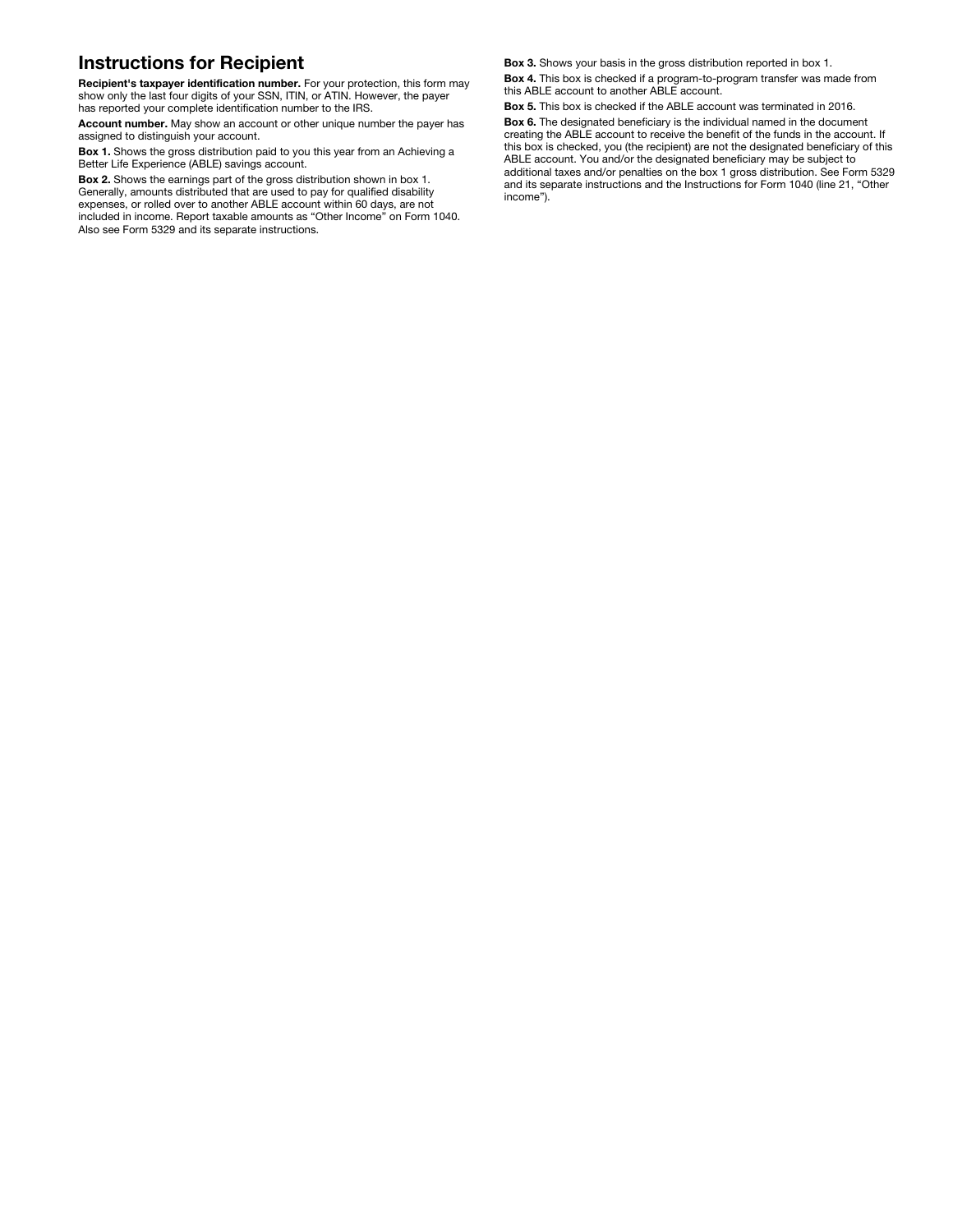|                                                                                | Void                               | <b>CORRECTED</b>        |                             |                                   |                                         |                                                       |
|--------------------------------------------------------------------------------|------------------------------------|-------------------------|-----------------------------|-----------------------------------|-----------------------------------------|-------------------------------------------------------|
| PAYER'S name, street address, city or town, state or province, country, ZIP or |                                    | 1 Gross distribution    | OMB No. 1545-2262           |                                   |                                         |                                                       |
| foreign postal code, and telephone no.                                         |                                    |                         |                             |                                   | <b>Distributions</b>                    |                                                       |
|                                                                                |                                    |                         |                             | 2016                              |                                         | from ABLE                                             |
|                                                                                |                                    |                         | 2 Earnings                  |                                   |                                         | <b>Accounts</b>                                       |
|                                                                                |                                    |                         |                             | Form 1099-QA                      |                                         |                                                       |
| PAYER'S federal identification no.                                             | RECIPIENT'S social security number |                         | 3 Basis                     | 4 Program-to-program              |                                         | Copy C                                                |
|                                                                                |                                    |                         |                             | transfer                          |                                         |                                                       |
| <b>RECIPIENT'S name</b>                                                        |                                    | 5 Check if ABLE account | 6 Check if the recipient is |                                   | <b>For Payer</b>                        |                                                       |
|                                                                                |                                    |                         | terminated in 2016          | not the designated<br>beneficiary |                                         | For Privacy Act                                       |
|                                                                                |                                    |                         |                             |                                   |                                         | and Paperwork                                         |
| Street address (including apt. no.)                                            |                                    |                         |                             |                                   | <b>Reduction Act</b><br>Notice, see the |                                                       |
|                                                                                |                                    |                         |                             |                                   |                                         | 2016 General                                          |
| City or town, state or province, country, and ZIP or foreign postal code       |                                    |                         |                             |                                   | <b>Instructions for</b>                 |                                                       |
|                                                                                |                                    |                         |                             |                                   |                                         | <b>Certain</b>                                        |
| Account number (see instructions)                                              |                                    |                         |                             |                                   |                                         | <b>Information</b>                                    |
|                                                                                |                                    |                         |                             |                                   |                                         | Returns.                                              |
| Form 1099-QA                                                                   |                                    |                         | www.irs.gov/form1099ga      |                                   |                                         | Department of the Treasury - Internal Revenue Service |